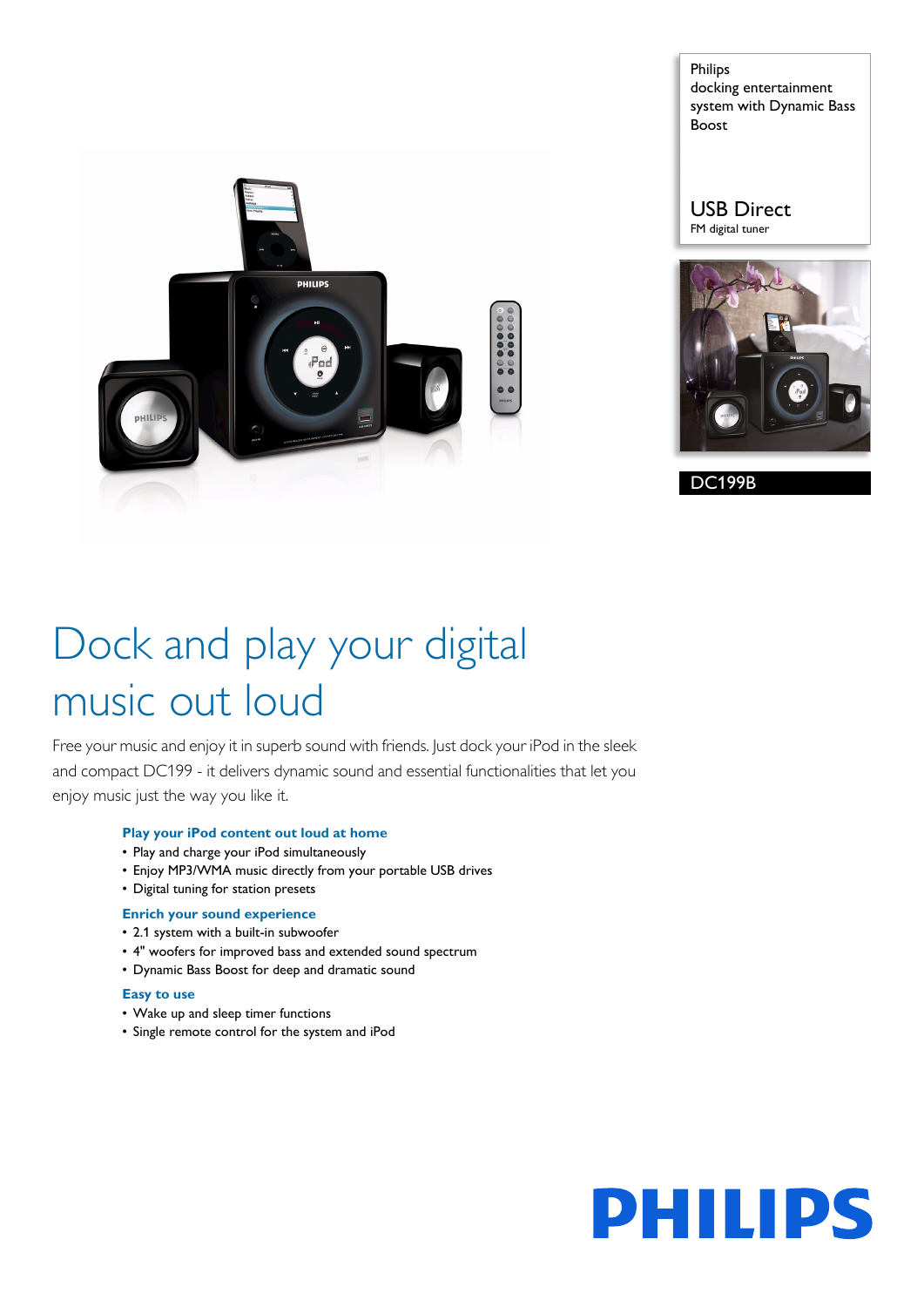Docking entertainment system with Dynamic Bass Boost USB Direct FM digital tuner

# **Highlights**

## **USB Direct for MP3/WMA music**

Simply plug in your device to the USB port on your Philips Hi-Fi system. Your digital music will be played directly from the device. Now you can share your favorite moments with family and friends.

#### **2.1 with built-in subwoofer**

2.1 system with a built-in subwoofer

## **10.2 cm (4") woofers**

4" woofers for improved bass and extended sound spectrum

## **Dynamic Bass Boost**

Dynamic Bass Boost maximizes your music enjoyment by emphasizing the bass content of the music throughout the range of volume

settings - from low to high – at the touch of a button! Bottom-end bass frequencies usually get lost when the volume is set at a low level. To counteract this, Dynamic Bass Boost can be switched on to boost bass levels, so you can enjoy consistent sound even when you turn down the volume.

DC199B/37